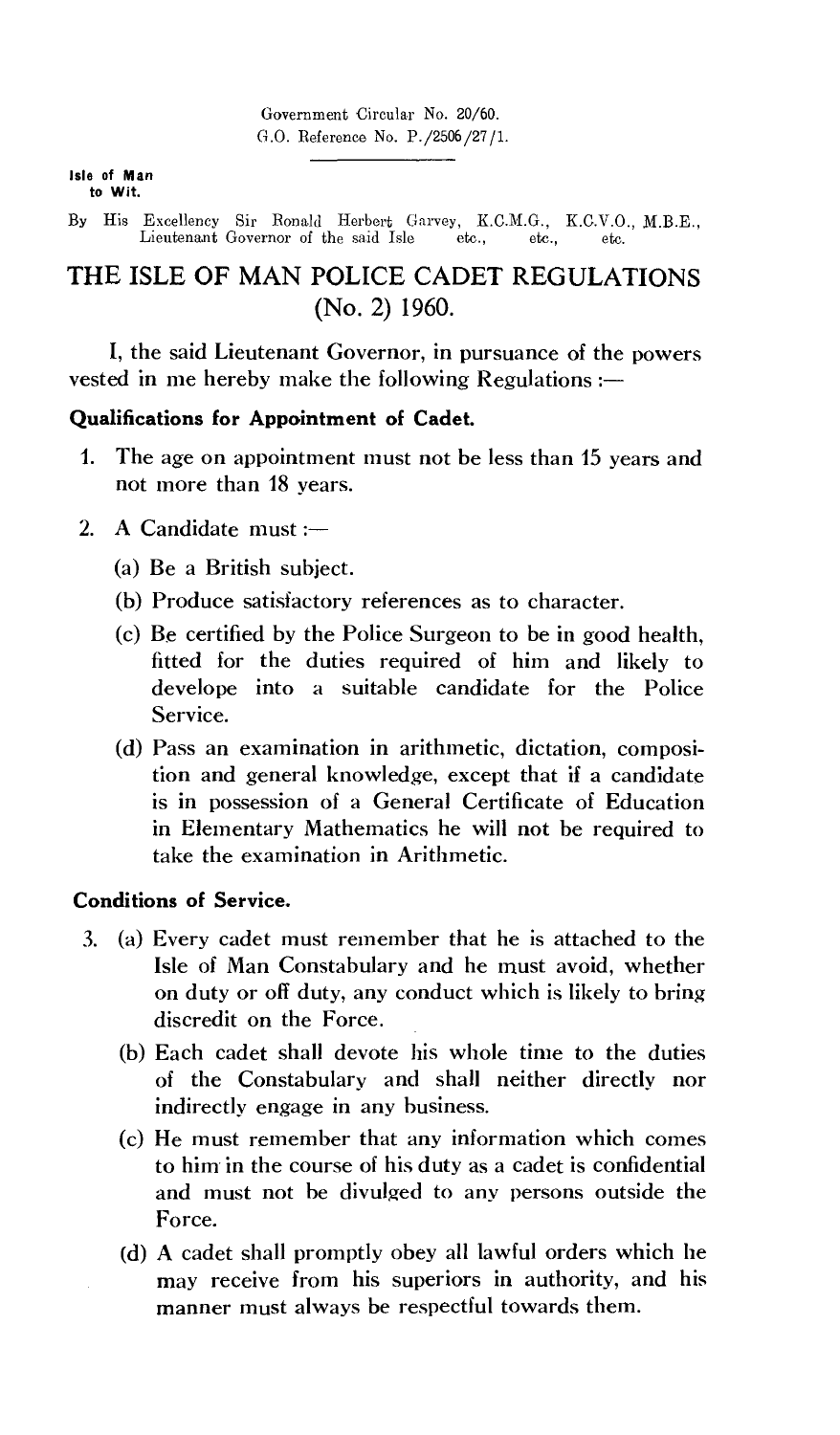- (e) He shall not marry without the consent of the Chief Constable.
- ( f ) He shall serve and reside where he is directed.
- (g) He shall upon no occasion, or under any pretext whatever, receive any fees, gratuities or rewards, except with the authority of the Chief Constable.
- (h) He is forbidden to borrow money or receive anything without payment on pain of immediate dismissal.
- ( i ) On attaining the age of 19 years, he may, at the Chief Constable's discretion if there is a vacancy, be appointed as a Constable in the Regular Force, provided that he conforms to the required physical and educational standards.
- (i) Cadet service will NOT count towards pensionable service.
- (k) A Cadet is NOT a member of the Isle of Man Constabulary and is therefore not governed by Police Regulations. As a cadet he cannot be a member of the Isle of Man Police Federation.

### **Termination of Service.**

4. The services of a cadet may be terminated by seven days notice on either side, except in the case of serious misconduct, when the engagement may be terminated at once by the Chief Constable.

#### **Uniform.**

- 5. A cadet's uniform and other equipment are provided by the Police Authority and are not his own property. Uniform will be worn on duty and at no other time. It must be maintained in good condition, and he must return it when ordered to do so. Each cadet on appointment will be supplied with the following items  $:=$ 
	- 2 open-necked tunics (Cadet flashes on shoulders).
	- 2 pairs of trousers.
	- 1 greatcoat.
	- **1** mackintosh.
	- 1 cap.
	- 1 pair of black leather gloves.
	- 1 pair of white cotton gloves.
	- 2 shirts.
	- 6 collars.
	- 2 ties.
	- 1 pair waterproof leggings.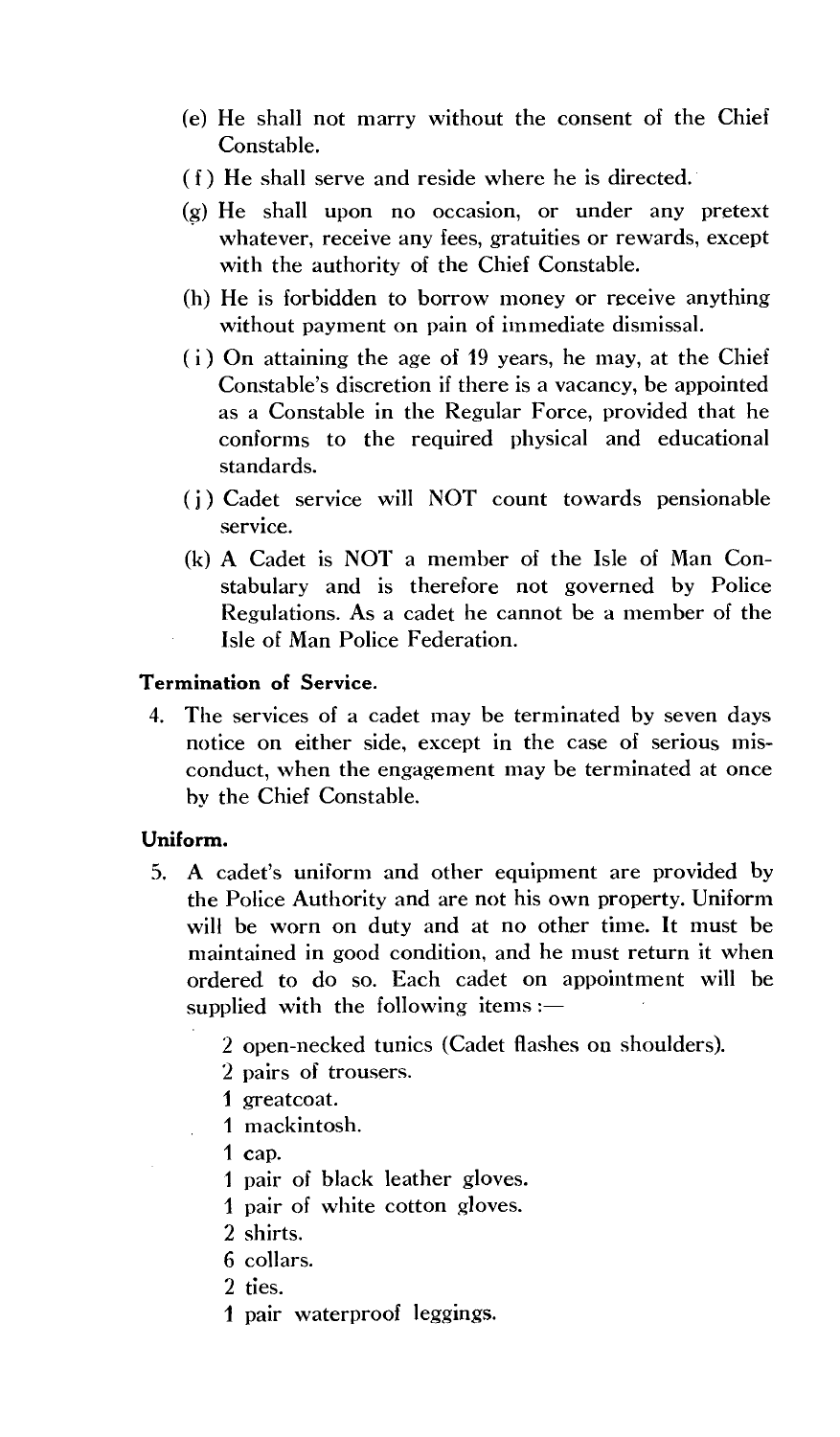6. (a) Cadets shall be paid weekly in accordance with the scale stated below  $:=$ 

| Age      | Pay per Year |
|----------|--------------|
| 15 years | £210         |
| 16 years | £240         |
| 17 years | £275         |
| 18 years | £305         |

Cadets holding the General Certificate of Education in English, Mathematics or Science, and one other paper at ordinary level, or the Entrance Examination of the Local Government Examinations Board will be placed on appointment one point higher on the scale. In such cases the salary at the age of 18 years will be £335 per annum.

(b) He shall receive his pay on such days as shall be appointed and shall pay his National Insurance contributions as directed.

#### **Allowances.**

7. The following allowances only are paid to cadets.

### **Subsistence or Refreshment Allowance.**

| Absences over 1 hour and under 5 hours—<br>If absence necessitates his obtaining a | Allowance |
|------------------------------------------------------------------------------------|-----------|
|                                                                                    | $2/6d$ .  |
| If absence necessitates his obtaining a                                            | $4/0d$ .  |
| Absence over 5 hours—Subsistence Allowance                                         |           |
| Over 5 hours and not exceeding 8 hours                                             | $4/0d$ .  |
| Over 8 hours and not exceeding 12 hours                                            | $5/6d$ .  |
| Over 12 hours and not exceeding 24 hours                                           | $9/0d$ .  |

### **Hours of Duty.**

8. His hours of duty shall not exceed 44 hours a week except in an emergency when they may be extended at the discretion of the officer-in-charge (not to be below the rank of Inspector). When the normal period of duty is so extended he will be granted, as soon as the exigencies of duty permit, time off duty equal to the period worked over and above the normal duty period.

#### **Pay.**